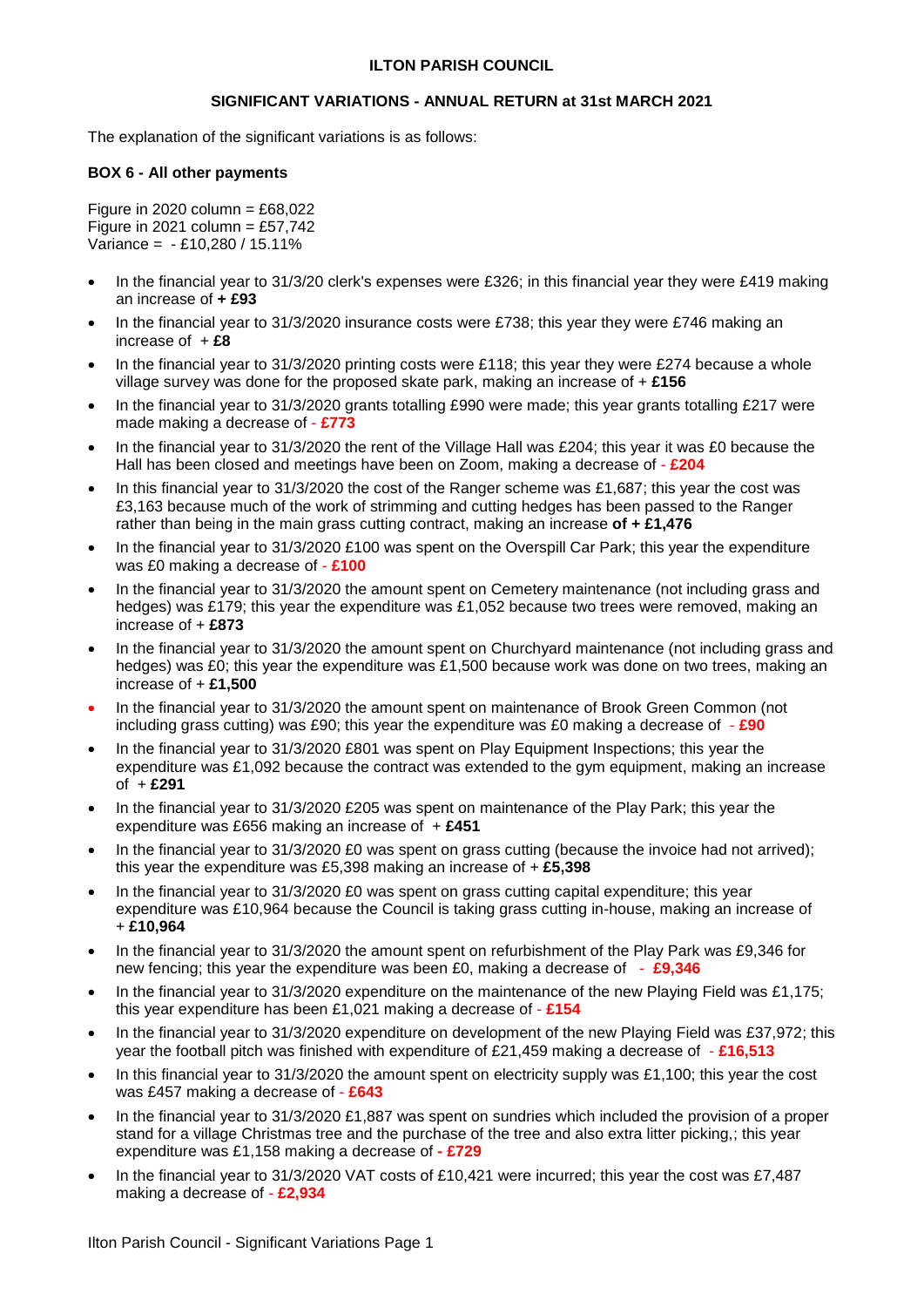The figures (rounded up or down) above are as follows:

| Clerk's expenses                              | + £ | 93           |
|-----------------------------------------------|-----|--------------|
| Insurance                                     | + £ | 8            |
| Printing                                      |     | + £ 156      |
| Grants                                        |     | £ 773        |
| <b>Rent Village Hall</b>                      |     | - £ 204      |
| General Maintenance (Ranger scheme) + £ 1,476 |     |              |
| <b>Overspill Car Park</b>                     |     | $£$ 100      |
| <b>Cemetery Maintenance</b>                   |     | +£ 873       |
| <b>Churchyard Maintenance</b>                 |     | $+ £ 1,500$  |
| Brook Green Common Maintenance                |     | $-E$<br>90   |
| <b>Play Equipment Inspections</b>             |     | $+ f 291$    |
| Play Park Maintenance                         |     | +£ 451       |
| <b>Grass Cutting</b>                          |     | $+$ £ 5,398  |
| Grass Cutting capital expenditure             |     | $+$ £ 10,964 |
| <b>Play Park Refurbishment</b>                |     | £ 9,346      |
| <b>Playing Field Maintenance</b>              |     | - £ 154      |
| <b>Playing Field Development</b>              |     | $-$ £16,513  |
| <b>Playing Field Electricity</b>              |     | $-E$ 643     |
| Sundries                                      |     | -£729        |
| VAT                                           |     | - £ 2,934    |
| Total                                         |     | - £ 10,276   |

# **Box 7 - Balances carried forward**

Figure in 2020 column =  $£85,945$ Figure in 2021 column =  $£149,659$ 

The Parish Council was given a 14 acre field on a long 299 year renewable lease, 4 years ago. It was also promised over £200,000 in grants from the donor of the field which were specifically for the development of the field, plus a number of grants under S106 from the local authority. The last of the S106 grants was received in this financial year for the construction of the football pitch and most of that now been spent on the pitch (there is some more work to do this year to finish the pitch so some of the S106 grant is still being held).

The money promised from the donor of the Field has been partially drawn down each year to cover the ongoing development of the Field as a Playing Field. This financial year £75,580 was drawn down. That money is restricted for the Playing Field development.

At the end of this financial year the council was holding £92,195.85 in restricted funds for the development of the Playing Field. This represents the remains of a grant from the District Council which is restricted to the construction of the Football Pitch, and part of a grant from the Warren Trust for the development of the Playing Field.

It also holds £2,183.77 which is the balance of money held in the Village Plan account and is to be used for specific named projects within the village and £40.00 which is CIL money and is also restricted for specific projects within the village.

At the end of the financial year the council was holding £55,239 in unrestricted funds.

At the end of the financial year there were a number of invoices outstanding including £5,240 for grass cutting in the last financial year which have now been paid. There is also more outstanding work on the maintenance of the trees in the Churchyard which is being carried out early summer at an estimated cost of £700 and a new gate is on order for the Play Park at a cost of £1,000 including fitting.

The Council has ordered a number of benches and picnic benches for the Playing Field at a cost of just over £5,000 which will come from the restricted funds. The Council is also constructing a perimeter path at a cost of £40,000 which will be completed this year and also fencing the community gardens area.

The Council is also looking at constructing a skate park in the Field using most of the remaining grant money which was promised to the Council. To achieve this will need some fundraising because the cost has been estimated to be in the region of £150,000. At the moment we are waiting for final plans for the skate park from the chosen contractor so that a planning application can be made.